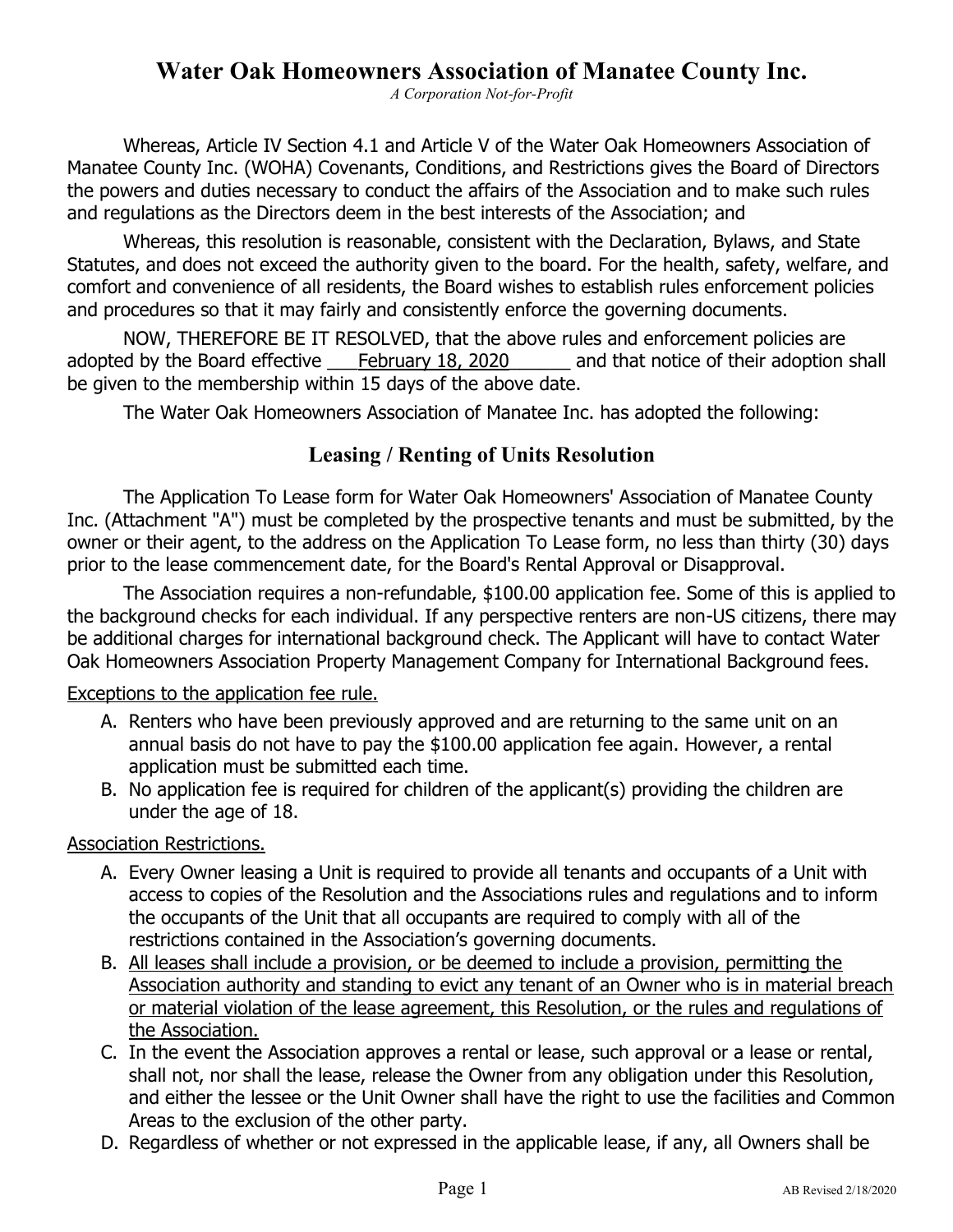jointly and severally liable with their tenants to the Association for any amount which is required by the Association to effect such repairs or to pay any claim for injury or damage to property caused by the negligence of the tenant or for the acts and omissions of the tenant(s) or occupant(s) (whether or not subject to a lease) which constitute a violation of, or non-compliance with, the provisions of this Resolution and of any and all rules and regulations of the Association.

- E. All leases shall comply with and be subject to the provisions of this Resolution, the By-Laws, and Rules and Regulations of the Association and the provisions of same shall be deemed expressly incorporated into any lease of a Unit.
- F. The Association shall not be responsible for any consequential damages or expenses incurred by the tenant or Owner in relation to any leasing of a Unit. Occupancy of Units by the Owner's friends, relatives or any other party.
- G. While the Owner does not reside within the Unit it shall be deemed a tenancy or lease subject to the terms of Article IV, Section 4.2 regardless of whether there is a written lease agreement or whether any payment is received by the Owner in consideration of the occupancy of the Unit, and such tenancy shall be subject to all application and approval requirements in this provision.

# Limitations.

- A. The provisions of Article IV, Section 4.2 shall not apply to any Units owned by the Association. Except for any unit for which the Association is the Owner, each Owner is required to own the Unit for a period of two (2) years before being able to rent or lease said Unit.
- B. No Owner may have more than one (1) Unit subject to a lease in any twelve (12) month period. Timeshares, air B&B, and subleasing of Units is expressly prohibited. Units must be rented only in their entirety; no fraction or portion may be rented. There shall be no subleasing of Units or assignment of leases unless the prior written approval of the proposed sublease or assignment of a lease is obtained from the Board of Directors.
- C. No transient tenants may be accommodated in a Unit. No Unit may be subject to more than two (2) leases in any twelve (12) month period, regardless of the lease term. Friends and relatives (with the exception of immediate family) of an Owner occupying any Unit must be accompanied by the Owner of the Unit.
- D. Hold Harmless Tenants expressly release The Water Oak Homeowners' Association of Manatee Inc., from any and all liability for any damages or injury to Tenants, or any other person, or to any property, occurring on the premises.

## Rental Cap Provisions.

In addition to the provisions set forth in Article IV, Section 4.2, the leasing of Units within Water Oak shall be subject to the following additional restrictions:

- A. General For the purpose of this subsection, the term LEASE and RENT are used interchangeable and considered to have the same meaning. Ownership of Units within Water Oak solely for the purpose of an investment, or speculation and as a rental business is discouraged by the Association establishing and controlling a "ceiling" on the number of Units within Water Oak that may be leased at any point in time.
- B. Rental Cap Maximum Number of Rental Units. The maximum number of rental Units at any given time for all Owners shall be fifteen percent (15%) i.e., twenty-five (25) Units within Water Oak ("Rent Cap Amount").
- C. Units owned by the Association shall not be counted toward any determination of the Rent Cap Amount.